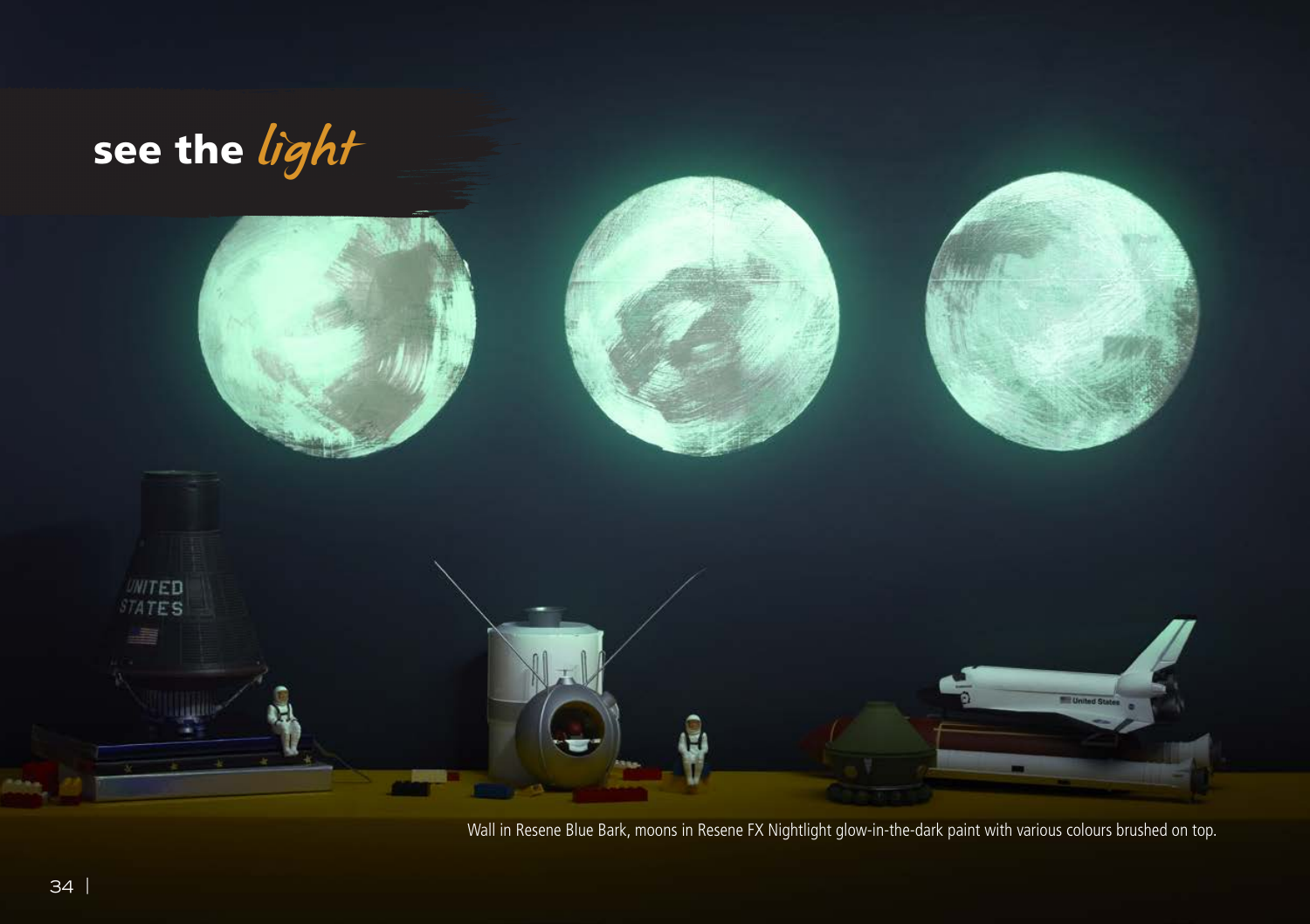# From natural to artificial, from bulb to fluorescent, how do different kinds of light affect the way we perceive colour?

Have you ever wondered why your stunning new chocolate brown jumper suddenly adopts an off-putting muddy hue when you try it on in front of your bedroom mirror? Or why the red wall in your lounge looks burnt orange at night?

And why your Resene ColorShop staff will advise you to paint your testpot of colour onto a piece of card or firm paper and move it about the room you intend to paint so that you can see it under different lights? Also, to view your sample at night under artificial light as well as during the day?

To understand the intricacies of colour, the first thing to remember is that we can only see different shades if they are illuminated. In order for them to be anything other than degrees of black and white, light has to hit the surface and be reflected back.

The brightness of that light is measured in units called lumens – the more lumens, the brighter the light. One lumen is equivalent to one lux, which is the brightness of four full moons. Humans need a quarter of a lux to be able to see at all.

In the daytime, under the bright light of the sun, we see the world around us reflected in combinations of the three primary colours of light: red, green and blue. All shades are created from these three hues. When equal amounts of red, blue and green are reflected, the brain perceives the result as white; when they are absent, we get black.

While red, yellow and blue are the primary colours for items like paint, the primary colours of light include red and blue but replace yellow with green.

# **Natural versus artificial**

In an ideal scenario, 'true colour' is the shade closest to that reflected directly by the sun, which contains the full spectrum of the rainbow. We can achieve this by using as much natural light as possible in our living, working and commercial spaces.

There are numerous artificial light sources available to us today, with many more in the process of being developed. These are used to compensate for lack of natural light or to achieve deliberate colour effects. As a general rule of thumb, warm light (pink, red, yellow…) accentuates warm colours, while cold light (blues, greens, white, grey…) enhances colder tones.

# The FACE rules

It's easy to identify what you need the light to achieve, by following the FACE rules. They are:

**F** stands for function. What do you want to achieve with the light? Do you want to bring out the best in the colours of your interiors and sofa cushions? Do you want to light up an entire sports field? Does the light have to be practical, for example, in a study?

**A** for ambience. This is particularly important in hotels or restaurants, where you want to create a certain atmosphere to draw in customers; or in retail, to make merchandise look appealing and expensive. Or, perhaps you want to create a relaxed mood in a casual living area. Cool, blue light will enhance an indoor pool, while warm pinks will set the scene in your meditation room.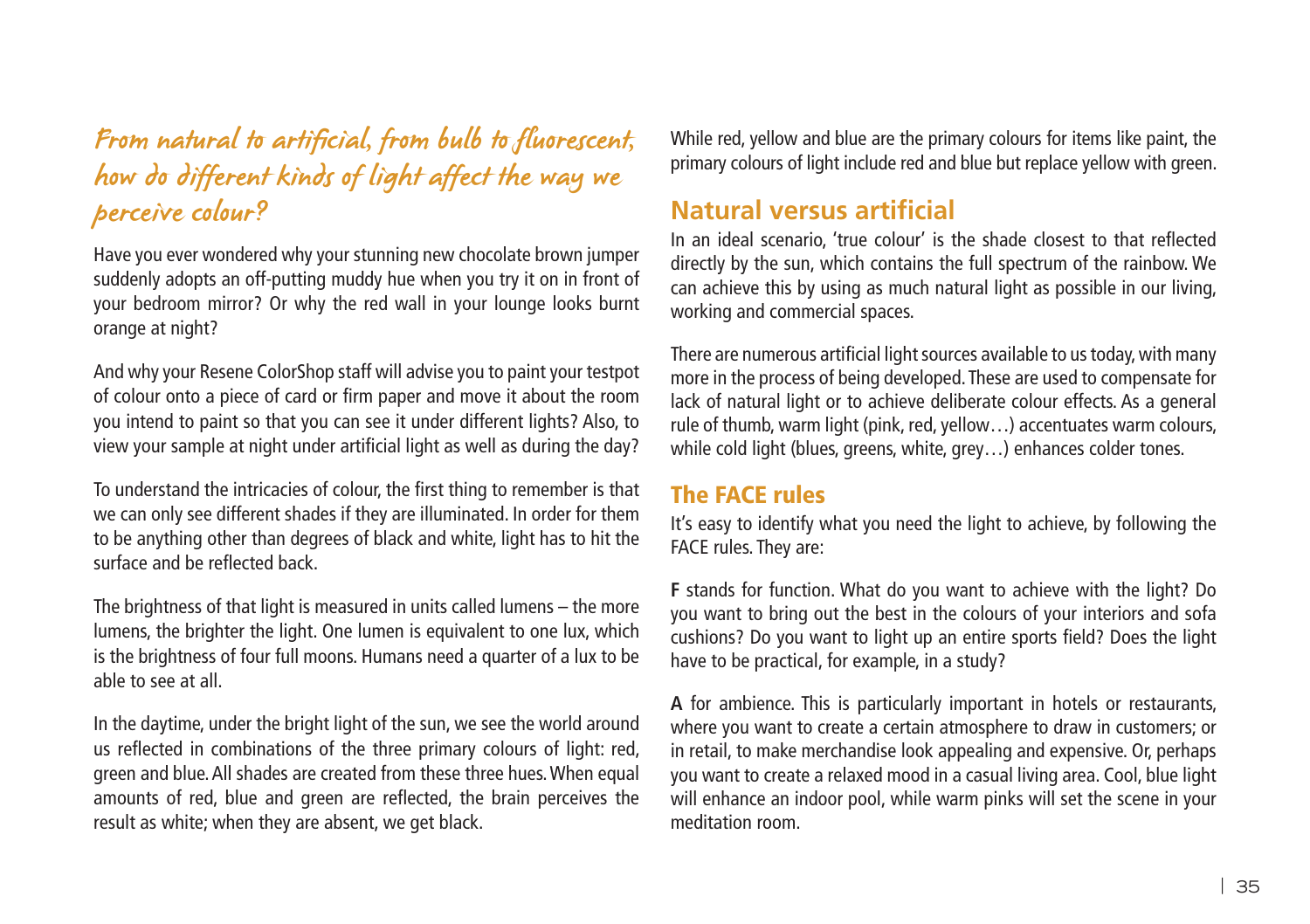Wall in Resene Coast with circle headboard in Resene Seachange and side table/stool in Resene Twizel.



#### **C** for comfort. Do you see a glare? Does the light feel too hot?

**E** for economy. In other words, what is the most affordable lighting solution for your needs?

# Artificial light sources

Incandescent light, which Thomas Edison invented around 1879, is where an electrical current heats a thin filament in the bulb, and so produces light. Halogen lights are a type of incandescent but have a more directed light so are better for task lighting.

**Pros:** Incandescent light bulbs have perfect colour rendering, are cheap to produce and work well on alternating or directing a current. They are commonly used in households, commercial setups, portable lighting, for decorative purposes and in advertising lighting.

**Cons:** Incandescent lighting is hideously expensive as a lot of power is required to produce the energy – one light bulb only lasts roughly 1000 hours. The heat it generates makes them too hot to touch and so they are dangerous in certain situations.

Incandescent light bulbs are gradually being replaced in many applications by sources that produce more light but use less electricity, such as fluorescent lighting.

Fluorescent lighting uses electricity generated through gas discharge – in a nutshell, a tiny amount of mercury in a phosphor-lined glass tube emits ultraviolet (U.V.) light. The phosphor absorbs the U.V. light and re-emits it as light the human eye can see.